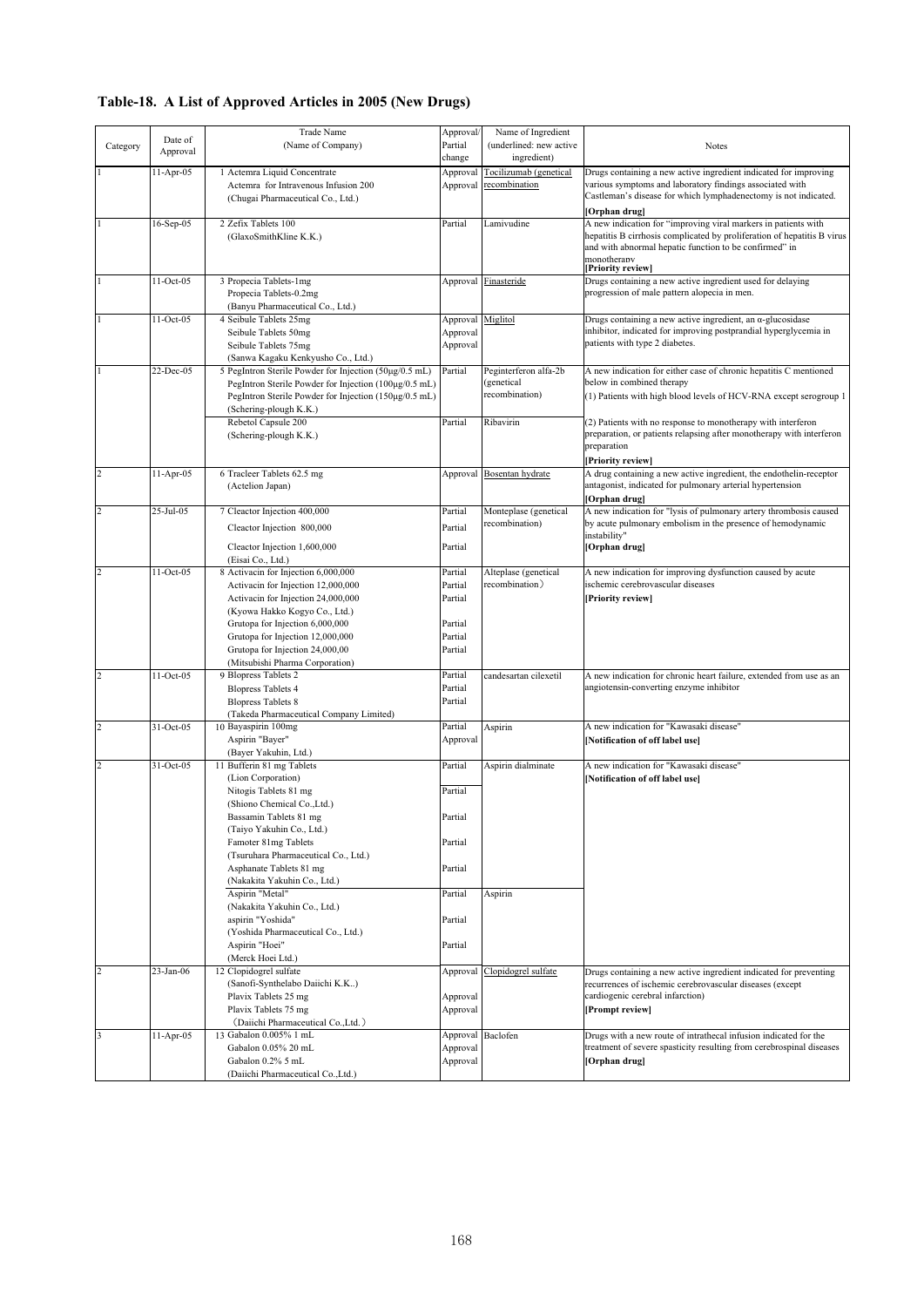|                         |           | Trade Name                                 | Approval/ | Name of Ingredient       |                                                                      |
|-------------------------|-----------|--------------------------------------------|-----------|--------------------------|----------------------------------------------------------------------|
|                         | Date of   |                                            | Partial   | (underlined: new active  | Notes                                                                |
| Category                | Approval  | (Name of Company)                          |           |                          |                                                                      |
|                         |           |                                            | change    | ingredient)              |                                                                      |
|                         | 25-Jul-05 | 14 Salagen Tablets 5 mg                    | Approval  | Pilocarpine              | Drug with a new route of oral administration indicated for the       |
|                         |           | (Kissei Pharmaceutical Co., Ltd.)          |           | hydrochloride            | treatment of symptoms of dry mouth caused by radiotherapy for        |
|                         |           |                                            |           |                          | head and neck cancer                                                 |
| 3                       | 30-Sep-05 | 15 Pacif Capsules 30 mg                    | Approval  | Morphine hydrochloride   | Drugs with a new formulation, a sustained-release preparation        |
|                         |           | Pacif Capsules 60 mg                       | Approval  |                          | containing morphine hydrochloride given once a day                   |
|                         |           | Pacif Capsules120 mg                       | Approval  |                          |                                                                      |
|                         |           |                                            |           |                          |                                                                      |
|                         |           | (Takeda Pharmaceutical Company Limited)    |           |                          |                                                                      |
| 3                       | 11-Oct-05 | 16 Luvox Tablets 25                        | Partial   | Fluvoxamine maleate      | A new indication for the treatment of "social anxiety disorder"      |
|                         |           | Luvox Tablets 50                           | Partial   |                          |                                                                      |
|                         |           | (Solvay Seiyaku K.K.)                      |           |                          |                                                                      |
|                         |           | Depromel Tablets 25                        | Partial   |                          |                                                                      |
|                         |           | Depromel Tablets 50                        | Partial   |                          |                                                                      |
|                         |           | (Meiji Seika Kaisha, Ltd.)                 |           |                          |                                                                      |
| 3                       | 23-Jan-06 | 17 Aripiprazole                            | Approval  | Aripiprazole             |                                                                      |
|                         |           | Abilify Tablets 3 mg                       | Approval  |                          | Drugs containing a new active ingredient indicated for               |
|                         |           | Abilify Tablets 6 mg                       | Approval  |                          | schizophrenia, with partial agonist activity at D2 receptor          |
|                         |           | Abilify Powder 1%                          |           |                          |                                                                      |
|                         |           |                                            | Approval  |                          |                                                                      |
|                         |           | (Otsuka Pharmaceutical Co., Ltd.)          |           |                          |                                                                      |
| 3                       | 23-Jan-06 | 18 Paxil Tablets 10 mg                     | Partial   | Paroxetine hydrochloride | A new indication for the treatment of "obsessive compulsive          |
|                         |           | Paxil Tablets 20 mg                        | Partial   | hydrate                  | disorder"                                                            |
|                         |           | (GlaxoSmithKline K.K.)                     |           |                          |                                                                      |
| $\overline{\mathbf{4}}$ | 11-Apr-05 | 19 Luliconazole                            | Approval  | Luliconazole             | Drugs containing a new active ingredient, an imidazole anti-fungal   |
|                         |           | (Nihon Nohyaku Co., Ltd.)                  |           |                          | agent                                                                |
|                         |           | Lulicon Cream 1%                           | Approval  |                          |                                                                      |
|                         |           | Lulicon Solution1%                         | Approval  |                          |                                                                      |
|                         |           | (Pola Kasei Kogyo KK)                      |           |                          |                                                                      |
| $\overline{4}$          | 11-Apr-05 | 20 Vfend Tablets 50 mg                     | Approval  | Voriconazole             | Drugs containing a new active ingredient, a triazole anti-fungal     |
|                         |           |                                            |           |                          |                                                                      |
|                         |           | Vfend Tablets 200 mg                       | Approval  |                          | agent                                                                |
|                         |           | Vfend for Intravenous Use 200 mg           | Approval  |                          |                                                                      |
|                         |           | (Pfizer Japan Inc.)                        |           |                          |                                                                      |
| 4                       | 25-Jul-05 | 21 Finibax for Intravenous Infusion 0.25 g | Approval  | Doripenem hydrate        | Drugs containing a new active ingredient, a carbapenem               |
|                         |           | Finbax for Intradermal Test                | Approval  |                          | antimicrobial agent                                                  |
|                         |           | (Shionogi & Co., Ltd.)                     |           |                          |                                                                      |
|                         | 11-Oct-05 | 22 Augmentin ES Dry Syrups for Children    | Approval  | Clavulante potasium ·    | A combination prescription drug with a new composition ratio         |
|                         |           | (GlaxoSmithKline K.K.)                     |           | amoxicillin              |                                                                      |
|                         | 11-Oct-05 | 23 Avelox Tablets 400 mg                   | Approval  | Moxifloxacin             | A drug containing a new active ingredient, a new quinolone           |
|                         |           | (Bayer Yakuhin, Ltd.)                      |           | Hydrochloride            | antimicrobial agent                                                  |
|                         | 14-Oct-05 |                                            | Partial   |                          |                                                                      |
|                         |           | 24 Synagis Intramuscular 50 mg             |           | Palivizumab (genetical   | Drugs with a new indication for preventing serious lower respiratory |
|                         |           | Synagis Intramuscular 100 mg               | Partial   | recombination)           | tract disease caused by RS virus infections in newborns, infants and |
|                         |           | (Abbott Japan Co., Ltd.)                   |           |                          | children under 24 months of age with haemodynamically significant    |
|                         |           |                                            |           |                          | congenital heart disease                                             |
|                         |           |                                            |           |                          | [Priority review drug]                                               |
| $\overline{4}$          | 23-Jan-06 | 25 Ozex Ophthalmic Solution 0.3%           | Approval  | Tosufloxacin tosilate    | Drugs with a new route of administration (eye drops) indicated for   |
|                         |           | (Toyama Chemical Co., Ltd.)                |           |                          | the treatment of blepharitis, dacryoadenitis, hordeolum,             |
|                         |           | Tosuflo Ophthalmic Solution 0.3%           | Approval  |                          | conjunctivitis, inflammation of the tarsal glands, inflammation of   |
|                         |           | (Nidek Co., Ltd.)                          |           |                          | the cornea (including corneal ulcer), and aseptic treatment during   |
|                         |           |                                            |           |                          | ophthalmic surgery.                                                  |
| $\overline{4}$          | 17-Feb-06 | 26 Relenza                                 | Partial   | Zanamivir hydrate        | A new pediatric dosage regimen indicated for the treatment of        |
|                         |           | (GlaxoSmithKline K.K.)                     |           |                          | influenza virus infection                                            |
| 4                       | 23-Feb-06 | 27 Gatiflo Tablets 100 mg                  | Partial   | Gatifloxacin             |                                                                      |
|                         |           |                                            |           |                          | A new indication for the treatment of genus Legionella infection     |
|                         |           | (Kyorin Pharmaceutical Co., Ltd.)          |           |                          | [Notification of off label use]                                      |
| $\overline{4}$          | 23-Feb-06 | 28 Clarith Tablets 200                     | Partial   | Clarithromycin           | A new indication for the treatment of genus Legionella infection     |
|                         |           | Clarith Tablets 50 for Pediatric           | Partial   |                          | [Notification of off label use]                                      |
|                         |           | Clarith Dry Syrup for Pediatric            | Partial   |                          |                                                                      |
|                         |           | (Taisho Pharmaceutical Co., Ltd.)          |           |                          |                                                                      |
|                         |           | Klaricid Tablets 200 mg                    | Partial   |                          |                                                                      |
|                         |           | Klaricid Tablets 50 mg for Pediatric       | Partial   |                          |                                                                      |
|                         |           | Klaricid Dry Syrups for Pediatric          | Partial   |                          |                                                                      |
|                         |           | (Abbott Japan Co., Ltd.)                   |           |                          |                                                                      |
| 4                       | 23-Feb-06 | 29 Ciproxan-I.V.200                        | Partial   | Ciprofloxacin            | A new indication for the treatment of genus Legionella infection     |
|                         |           | Ciproxan-I.V.300                           | Partial   |                          |                                                                      |
|                         |           |                                            |           |                          | [Notification of off label use]                                      |
|                         |           | Ciproxan 100                               | Partial   | Ciprofloxacin            |                                                                      |
|                         |           | Ciproxan 200                               | Partial   | hydrochloride            |                                                                      |
|                         |           | (Bayer Yakuhin, Ltd.)                      |           |                          |                                                                      |
| 4                       | 23-Feb-06 | 30 Cravit Tablets                          | Partial   | Levofloxacin             | A new indication for the treatment of genus Legionella infection     |
|                         |           | <b>Cravit Fine Granules</b>                | Partial   |                          | [Notification of off label use]                                      |
|                         |           | (Daiichi Pharmaceutical Co., Ltd)          |           |                          |                                                                      |
| 5                       | 11-Apr-05 | 31 Follistim Injection 75                  | Approval  | Follitropin beta         | Drugs containing a new active ingredient, a human follicle-          |
|                         |           | Follistim Injection 150                    | Approval  | (genetical               | stimulating hormone (genetical recombination), indicated for         |
|                         |           | (Organon-Japan)                            |           | recombination)           | 'regularly stimulating the ovary to develop multiple follicles in    |
| 5                       | 23-Jan-06 | 32 Gonalef 75 (Subcutaneous)               | Approval  | follitropin alfa         | Drugs containing a new active ingredient indicated for induction of  |
|                         |           |                                            |           | (genetical               | spermatogenesis in male hypogonadotrophic hypogonadism in            |
|                         |           | Gonalef 150 (Subcutaneous)                 | Approval  | recombination)           | combination with human chorionic gonadotropin                        |
|                         |           | (Serono Japan Co., Ltd.)                   |           |                          |                                                                      |
|                         |           |                                            |           |                          | Orphan drug]                                                         |
| 5                       | 23-Jan-06 | 33 Profasi 5000 (Injection)                | Partial   | Chorionic                | A new indication and a new route of subcutaneous administration      |
|                         |           | (Serono Japan Co., Ltd.)                   |           | Gonadotrophin            | for induction of spermatogenesis in male hypogonadotrophic           |
|                         |           |                                            |           |                          | hypogonadism in combination with follitropin alpha                   |
|                         |           |                                            |           |                          | [Prompt review drug]                                                 |
|                         |           |                                            |           |                          |                                                                      |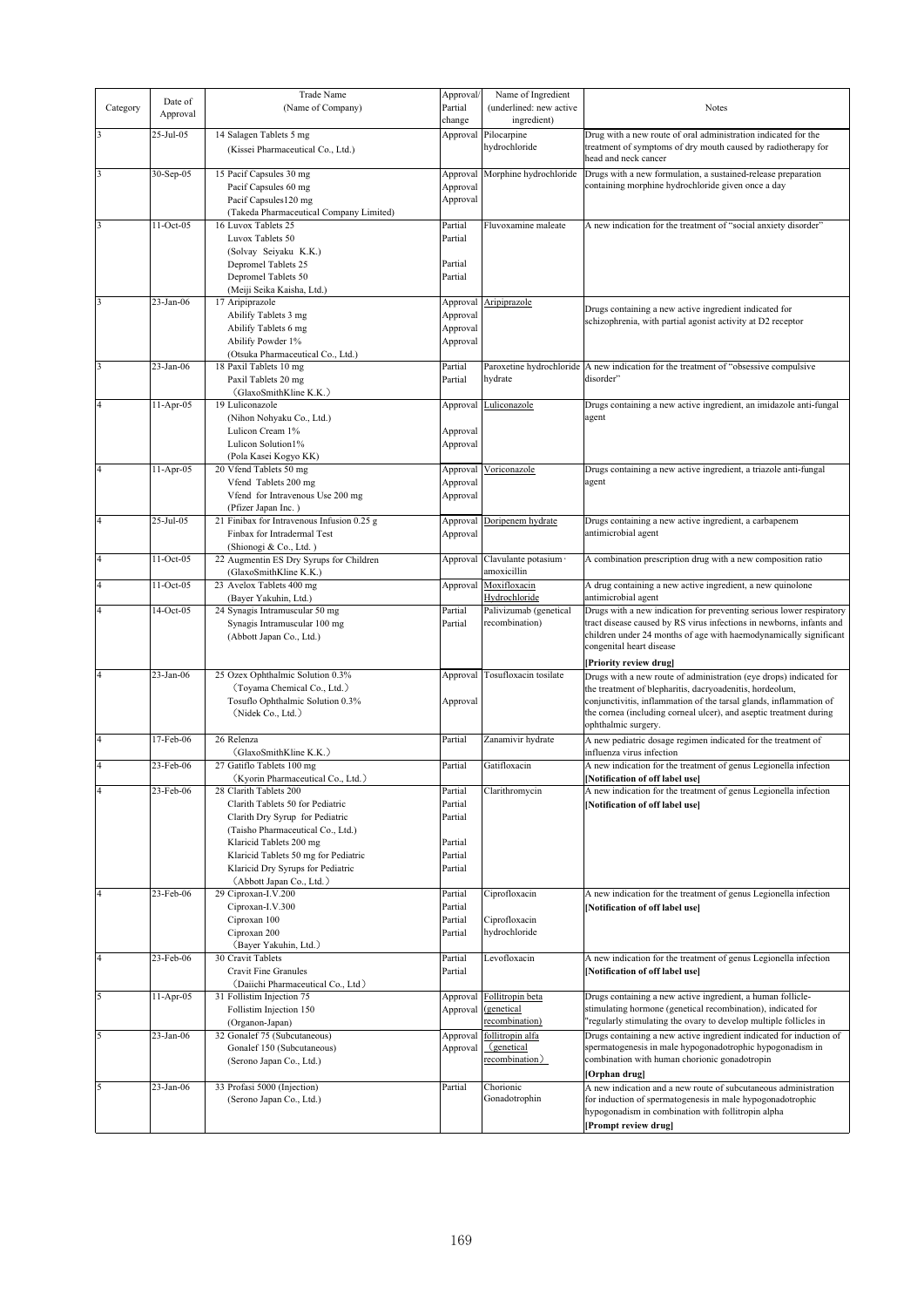|          |              | Trade Name                                   | Approval/ | Name of Ingredient      |                                                                         |
|----------|--------------|----------------------------------------------|-----------|-------------------------|-------------------------------------------------------------------------|
| Category | Date of      | (Name of Company)                            | Partial   | (underlined: new active | <b>Notes</b>                                                            |
|          | Approval     |                                              |           |                         |                                                                         |
|          |              |                                              | change    | ingredient)             |                                                                         |
|          | 23-Jan-06    | 34 Magsent Injection 100mL                   | Approval  | magnesium               | sulfate A new indication and new dosage for relaxing the uterus muscles |
|          |              | (Toa Pharmaceuticals Co., Ltd.)              |           | glucose                 | and suppressing preterm labour                                          |
|          |              |                                              |           |                         |                                                                         |
|          |              |                                              |           |                         | [Notification of off label]                                             |
| 5        | $23$ -Jan-06 | 35 Silodosin "SFL"                           |           |                         | Drugs containing a new active ingredient indicated for the treatment    |
|          |              |                                              | Approval  | Silodoshin              |                                                                         |
|          |              | (Shiono Finesse, Ltd.)                       |           |                         | of urination disorder associated with prostatic hypertrophy             |
|          |              | Urief Capsules 2mg                           | Approval  |                         |                                                                         |
|          |              | Urief Capsules 4mg                           | Approval  |                         |                                                                         |
|          |              | (Kissei Pharmaceutical Co., Ltd.)            |           |                         |                                                                         |
| 5        | 3-Mar-06     | 36 Amigrand Intravenous Infusion             | Approval  |                         | A combination prescription drugs containing thiamine                    |
|          |              | (Terumo Corporation)                         |           |                         | hydrochloride combined with peripheral parenteral nutrition             |
|          |              | Paresafe for IV. Infusion                    |           |                         |                                                                         |
|          |              |                                              | Approval  |                         |                                                                         |
|          |              | (Ajinomoto Medica Co., Ltd.)                 |           |                         |                                                                         |
| 5        | 3-Mar-06     | 37 Bfluid for I.V. Infusion                  | Approval  |                         | A combination prescription drug containing thiamine hydrochloride       |
|          |              | (Otsuka Pharmaceutical Factory, Inc.)        |           |                         | combined with peripheral parenteral nutrition                           |
| 6        | 11-Apr-05    | 38 Prograf Capsules 0.5 mg                   | Partial   | Tacrolimus hydrate      | A new indication for the treatment of articular rheumatism (only        |
|          |              | Prograf Capsules 1 mg                        | Partial   |                         | where conventional treatments are inadequate)                           |
|          |              | (Astellas Pharma Inc.)                       |           |                         |                                                                         |
|          | 11-Oct-05    |                                              |           |                         |                                                                         |
| 6        |              | 39 Papilock Mini Ophthalmic Solution 0.1%    |           | Approval Ciclosporin    | Eye drops indicated for the treatment of spring catarrh (where          |
|          |              | (Santen Pharmaceutical Co., Ltd.)            |           |                         | treatment with anti-allergic agents is inadequate)                      |
|          |              |                                              |           |                         | [Orphan drug]                                                           |
| 6        | 22-Dec-05    | 40 Voltaren                                  | Partial   | Diclofenac Sodium       | A new indication for the treatment of "toothache", the format of the    |
|          |              | (Novartis Pharma K.K.)                       |           |                         | indication for "rheumatoid arthritis" was coordinated.                  |
|          |              | Sorelmon Tablets.                            | Partial   |                         |                                                                         |
|          |              | (Towa Pharmaceutical Co., Ltd.)              |           |                         | [Notification of off label use]                                         |
|          |              |                                              |           |                         |                                                                         |
|          |              | Volmagen Tablets                             | Partial   |                         |                                                                         |
|          |              | (Taisho Pharm. Ind. Ltd.)                    |           |                         |                                                                         |
|          |              | Adefuronic                                   | Partial   |                         |                                                                         |
|          |              | (Taiyo Yakuhin Co., Ltd.)                    |           |                         |                                                                         |
|          |              | <b>Blesin Tablets</b>                        | Partial   |                         |                                                                         |
|          |              | (Sawai Pharmaceutical Co., Ltd.)             |           |                         |                                                                         |
|          | 22-Dec-05    | 41 Loxonin Tablets, Loxonin Fine Granules    | Partial   |                         | A new indication for the treatment of "toothache", the format of the    |
| 6        |              |                                              |           | Sodium loxoprofen       | indication for "rheumatoid arthritis" was coordinated.                  |
|          |              | (Sankyo Co., Ltd.)                           |           |                         |                                                                         |
|          |              | Ollox Oral Solution 60 mg                    | Partial   |                         |                                                                         |
|          |              | (Teikoku Medix Co., Ltd.)                    |           |                         | [Notification of off label use]                                         |
|          |              | Lobu Tablets                                 | Partial   |                         |                                                                         |
|          |              | (Ohara Pharmaceutical Co., Ltd.)             |           |                         |                                                                         |
|          |              |                                              |           |                         |                                                                         |
|          |              | LoxipainTablets 60 mg                        | Partial   |                         |                                                                         |
|          |              | (Kyowa Pharmaceutical)                       |           |                         |                                                                         |
|          |              | Threenofen Tablets                           | Partial   |                         |                                                                         |
|          |              | (Asuka Pharmaceutical Co., Ltd.)             |           |                         |                                                                         |
|          |              | Loxoprofen Sodium Tablets "Kunihiro" 60 mg   | Partial   |                         |                                                                         |
|          |              |                                              |           |                         |                                                                         |
|          |              | (Kokando Pharmaceutical Co., Ltds)           |           |                         |                                                                         |
|          |              | Cobalokinin Tablets                          | Partial   |                         |                                                                         |
|          |              | (Kobayashi Kako Co., Ltd.)                   |           |                         |                                                                         |
|          |              | Letrac Tablets 60 mg                         | Partial   |                         |                                                                         |
|          |              | (Sanwa Kagaku Kenkyusho Co., Ltd.)           |           |                         |                                                                         |
|          |              | Loxomarin Tablets                            | Partial   |                         |                                                                         |
|          |              |                                              |           |                         |                                                                         |
|          |              | (Taisho Pharm. Ind. Ltd.)                    |           |                         |                                                                         |
|          |              | Roseol Tablets, Roseol Fine Granules         | Partial   |                         |                                                                         |
|          |              | (Tatsumi Kagaku Co., Ltd.)                   |           |                         |                                                                         |
|          |              | Lokiflan Tablets, Lokiflan Fine Granuales    | Partial   |                         |                                                                         |
|          |              | (Choseido Pharmaceutical Co., Ltd.)          |           |                         |                                                                         |
|          |              |                                              |           |                         |                                                                         |
|          |              | <b>Tsurumerin Tablets</b>                    | Partial   |                         |                                                                         |
|          |              | (Tsuruhara Pharmaceutical Co., Ltd.)         |           |                         |                                                                         |
|          |              | Confatanin Tablets                           | Partial   |                         |                                                                         |
|          |              | (Towa Pharmaceutical Co., Ltd.)              |           |                         |                                                                         |
|          |              | Lorfenamin Tablets, Lorfenamin Fine Granules | Partial   |                         |                                                                         |
|          |              | (Nichi-Iko Pharmaceutical Co., Ltd.)         |           |                         |                                                                         |
|          |              |                                              |           |                         |                                                                         |
|          |              | Loxot Tablets                                | Partial   |                         |                                                                         |
|          |              | (Nissin Pharmaceutical Co., Ltd.)            |           |                         |                                                                         |
|          |              | Kentan Tablets, Kentan Fine Granules         | Partial   |                         |                                                                         |
|          |              | (Medisa Shinyaku Inc.)                       |           |                         |                                                                         |
|          |              | <b>Unastin Tablets</b>                       | Partial   |                         |                                                                         |
|          |              |                                              |           |                         |                                                                         |
|          |              | (Merck Hoei Ltd.)                            |           |                         |                                                                         |
|          |              | Ringereaze Tablets                           | Partial   |                         |                                                                         |
|          |              | (Yoshindo Inc.)                              |           |                         |                                                                         |
|          |              | Rokifen Tablets 60 mg                        | Partial   |                         |                                                                         |
|          |              | (Ryukakusan Co., Ltd.)                       |           |                         |                                                                         |
|          |              |                                              |           |                         |                                                                         |
|          |              | <b>Syllable Tablets</b>                      | Partial   |                         |                                                                         |
|          |              | (Taiyo Yakuhin Co., Ltd.)                    |           |                         |                                                                         |
|          |              | Loxipronal Tablets                           | Partial   |                         |                                                                         |
|          |              | (Kotobuki Pharmaceutical Co., Ltd.)          |           |                         |                                                                         |
|          |              |                                              |           |                         |                                                                         |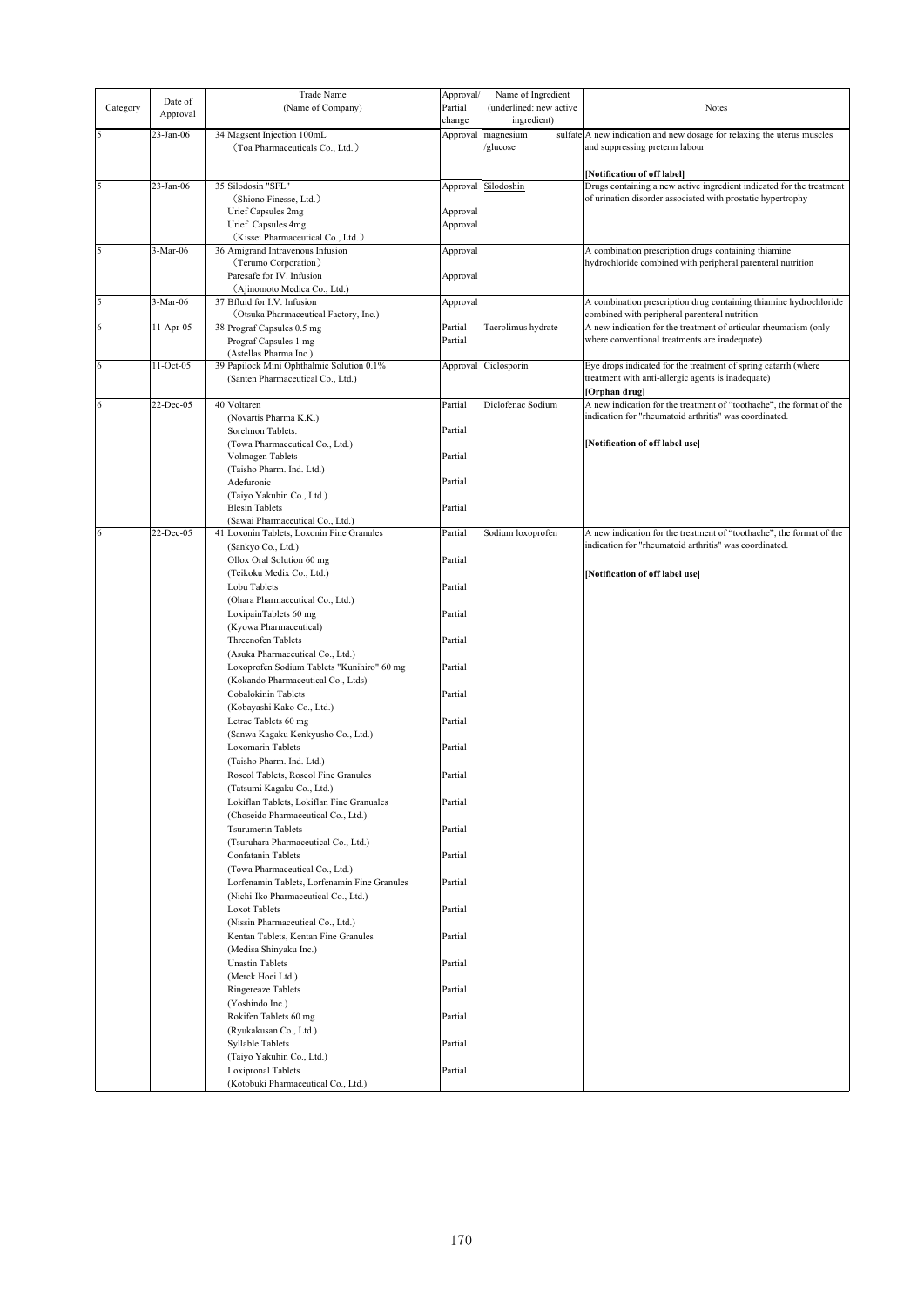|                       |                  | Trade Name                                       | Approval/       | Name of Ingredient       |                                                                        |
|-----------------------|------------------|--------------------------------------------------|-----------------|--------------------------|------------------------------------------------------------------------|
|                       | Date of          |                                                  | Partial         | (underlined: new active  |                                                                        |
| Category              | Approval         | (Name of Company)                                |                 |                          | <b>Notes</b>                                                           |
|                       |                  |                                                  | change          | ingredient)              |                                                                        |
|                       | 23-Jan-06        | 42 Loxonin Pap 100mg                             | Approval        | Loxoprofen Sodium        | A drug with a new route of administration indicated for the            |
|                       |                  | (Lead Chemical Co., Ltd.)                        |                 |                          | treatment of osteoarthritis, myalgia, post-traumatic swelling/pain     |
|                       |                  |                                                  |                 |                          | and anti-inflammatory/analgesic effects on these symptoms              |
| Radiopharma 25-Jul-05 |                  | 43 FDGscan Injectable                            | Approval        | fludeoxyglucose (F18)    | Drugs containing a new active ingredient used for making a             |
| -ceuticals            |                  | (Nihon Mediphysics Co., Ltd.)                    |                 |                          | diagnosis of malignant tumors accompanied by accelerated glucose       |
|                       |                  | FDGscan-MP Injectable                            | Approval        |                          | metabolism, ischemic heart diseases or epilepsy                        |
|                       |                  | (The Medical & Pharmacological Research Center   |                 |                          |                                                                        |
|                       |                  | Foundation)                                      |                 |                          |                                                                        |
| In vivo               | $11-Apr-05$      | 44 Adenoscan Injection 60mg                      | Approval        | adenosine                | Drugs containing a new active ingredient used for load induction to    |
| diagnostics           |                  | Adenoscan Injection 90mg                         | Approval        |                          | make a diagnosis of heart disease based on myocardial perfusion        |
|                       |                  | (Daiichi Suntory Pharma Co., Ltd.)               |                 |                          | scintigraphy in patients unable to tolerate sufficient exercise load   |
| In vivo               | 11-Oct-05        | 45 Inulin                                        | Approval Inulin |                          | Drugs containing a new active ingredient used for renal function       |
| diagnostics           |                  | (Kanto Kagaku)                                   |                 |                          | tests based on measurement of glomerular filtration rate               |
|                       |                  | Inulead Injection                                | Approval        |                          |                                                                        |
|                       |                  | (Fujiyakuhin Co., Ltd.)                          |                 |                          |                                                                        |
| Oncology              | $11-Apr-05$      | 46 Tamibarotene "Toko"                           | Approval        | tamibarotene             | Drugs containing a new active ingredient indicated for the treatment   |
| drugs                 |                  | Amnolake Tablet 2 mg                             | Approval        |                          | of acute promyelocytic leukemia                                        |
|                       |                  | (Toko Pharmaceutical Industrial Co., Ltd.)       |                 |                          | [Orphan drug]                                                          |
| Oncology              | 31-May-05        | 47 Navelbine Injection 10                        | Partial         | Vinorelbine ditartrate   | A new indication for the treatment of inoperable or recurrent breast   |
| drugs                 |                  | Navelbine Injection 40                           | Partial         |                          | cancer, in addition to the current indication for lung cancer          |
|                       |                  | (Kyowahakko Co., Ltd.)                           |                 |                          |                                                                        |
|                       |                  |                                                  |                 |                          |                                                                        |
| Oncology              | 31-May-05        | 48 Taxol Injection                               | Partial         | Paclitaxel               | A new indication for the treatment of cancer of the uterus body, in    |
| drugs                 |                  | (Bristol Seiyaku KK)                             |                 |                          | addition to the current indications for ovarian cancer, non-small-cell |
|                       |                  |                                                  |                 |                          | lung cancer, breast cancer and stomach cancer                          |
| Oncology              | $25 -$ Jul $-05$ | 49 Mylotarg Injection 5 mg                       | Approval        | Gemtuzumab               | A drug containing a new active ingredient indicated for the            |
| drugs                 |                  | (Wyeth K.K.)                                     |                 | Ozogamicin (Genetical    | treatment of relapsing or intractable CD33 positive acute myeloid      |
|                       |                  |                                                  |                 | Recombination)           | [Orphan drug]                                                          |
| Oncology              | 18-Aug-05        | 50 Taxotere Injection                            | Partial         | Docetaxel hydrate        | A new indication for the treatment of "cancer of the uterus body", in  |
| drugs                 |                  | (Aventis Pharma Ltd.)                            |                 |                          | addition to the current indications for ovarian cancer, non-small-cell |
|                       |                  |                                                  |                 |                          | lung cancer, breast cancer, stomach cancer, head and neck              |
|                       |                  |                                                  |                 |                          | carcinoma, and esophageal carcinoma                                    |
|                       |                  |                                                  |                 |                          |                                                                        |
| Oncology              | 18-Aug-05        | 51 Leuplin SR For Injection Kit 11.25            | Partial         | leuprorelin acetate      | A new indication for the treatment of "premenopausal breast            |
| drugs                 |                  | (Takeda Pharmaceutical Company Limited)          |                 |                          | cancer", in addition to the current indication for prostatic cancer    |
| Oncology              | 15-Sep-05        | 52 Endoxan Injection 100 mg                      | Partial         | Cyclophosphamide         | A new indication and a new dosage regimen in combination with          |
| drugs                 |                  | Endoxan Injection 500 mg                         | Partial         |                          | other anti-cancer agents for the treatment of breast cancer            |
|                       |                  | (Shionogi & Co., Ltd.)                           |                 |                          | [Combination chemotherapy with anti-cancer drgs]                       |
| Oncology              | 15-Sep-05        | 53 Farmorubicin Injection                        | Partial         | Epirubicin hydrochloride | A new indication and a new dosage regimen in combination with          |
| drugs                 |                  | Farmorubicin RTU Inj                             | Partial         |                          | other anti-cancer agents for the treatment of breast cancer            |
|                       |                  | (Pfizer Japan Inc.)                              |                 |                          | [Combination chemotherapy with anti-cancer drgs]                       |
|                       |                  | Epirubicin Hydrochloride Injection 10 mg "Merck" | Partial         |                          |                                                                        |
|                       |                  | Epirubicin Hydrochloride Injection 50 mg "Merck" | Partial         |                          |                                                                        |
|                       |                  | (Merck Hoei Ltd.)                                |                 |                          |                                                                        |
|                       |                  | Endoxan Injection 100 mg                         | Partial         | Cyclophosphamide         |                                                                        |
|                       |                  | Endoxan Injection 500 mg                         | Partial         |                          |                                                                        |
|                       |                  | (Shionogi & Co., Ltd.)                           |                 |                          |                                                                        |
| Oncology              | 15-Sep-05        | 54 Randa Injection                               | Partial         | Cisplatin                | A new indication and a new dosage regimen in combination with          |
| drugs                 |                  | (Nippon Kayaku Co., Ltd.)                        |                 |                          | other anti-cancer agents for the treatment of malignant lymphoma       |
|                       |                  | <b>Briplatin Injection</b>                       | Partial         |                          | [Combination chemotherapy with anti-cancer drgs]                       |
|                       |                  | (Bristol Seiyaku KK)                             |                 |                          |                                                                        |
|                       |                  | Platosin Injection 10                            | Partial         |                          |                                                                        |
|                       |                  | Platosin Injection 25                            | Partial         |                          |                                                                        |
|                       |                  | Platosin Injection 50                            | Partial         |                          |                                                                        |
|                       |                  |                                                  |                 |                          |                                                                        |
|                       |                  | (Pfizer Japan Inc.)                              |                 |                          |                                                                        |
|                       |                  | Cisplatin Injection "Maruko"                     | Partial         |                          |                                                                        |
|                       |                  | (Maruko Pharmaceutical Co., Ltd.)                |                 |                          |                                                                        |
|                       |                  | Cisplamerck Injection 0.05%                      | Partial         |                          |                                                                        |
|                       |                  | (Merck Hoei Ltd.)                                |                 |                          |                                                                        |
|                       |                  | Solu-Medrol 40                                   | Partial         | Methylprednisolone       |                                                                        |
|                       |                  | Solu-Medrol 125                                  | Partial         | sodium succinate         |                                                                        |
|                       |                  | Solu-Medrol 500                                  | Partial         |                          |                                                                        |
|                       |                  | (Pfizer Japan Inc.)                              |                 |                          |                                                                        |
|                       |                  | Decacort 125                                     | Partial         |                          |                                                                        |
|                       |                  | Decacort 500                                     | Partial         |                          |                                                                        |
|                       |                  | (Sawai Pharmaceutical Co., Ltd.)                 |                 |                          |                                                                        |
|                       |                  | Sol-melcort Injection 40                         | Partial         |                          |                                                                        |
|                       |                  | Sol-melcort Injection 125                        | Partial         |                          |                                                                        |
|                       |                  | Sol-melcort Injection 500                        | Partial         |                          |                                                                        |
|                       |                  |                                                  |                 |                          |                                                                        |
|                       |                  | (Fuji Pharma Co., Ltd.)                          |                 |                          |                                                                        |
|                       |                  | Pridol for Injection 40                          | Partial         |                          |                                                                        |
|                       |                  | Pridol for Injection 125                         | Partial         |                          |                                                                        |
|                       |                  | Pridol for Injection 500                         | Partial         |                          |                                                                        |
|                       |                  | (Sankyo Yell Yakuhin Co., Ltd.)                  |                 |                          |                                                                        |